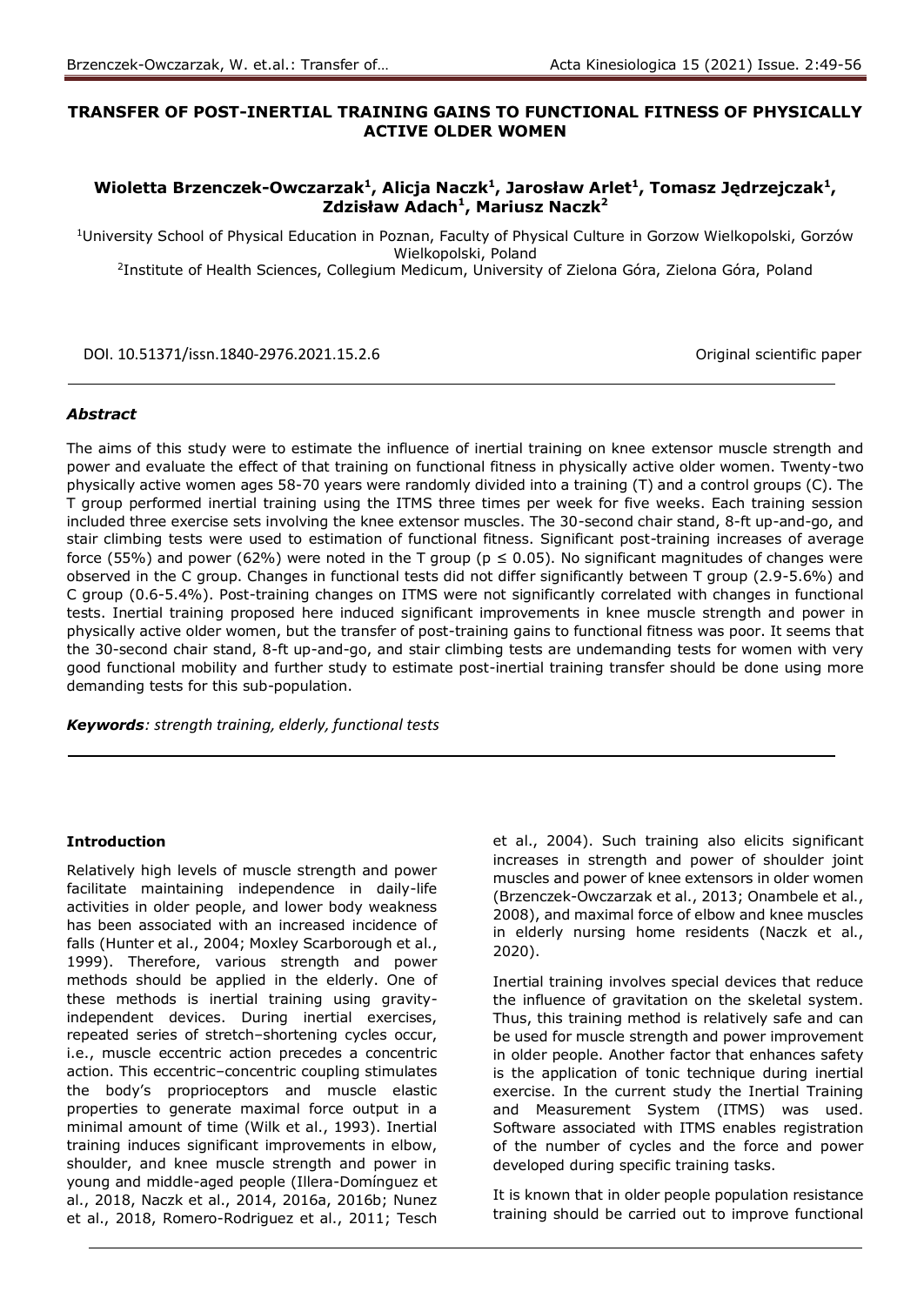fitness and make activities of daily living more easy to perform. Activities such standing up, sitting down, stair climbing, and walking depend mainly on the strength and/or power of leg extensors (Hughes et al., 1996; Moxley Scarborough et al., 1999) and it is justified to train these muscles to increase muscles potential. However, it should be noted that the transfer of post-training gains to everyday functional tasks does not always happen in the elderly (Brandon et al., 2000; Earles et al., 2001; Skelton et al., 1995). One of the reasons of such inconsistency can be different subjects physical status and activity (Skelton et al., 1994). Unfortunately, most of authors examined functionally impaired or sedentary people and there is very little works concerning physically active older people. Therefore, it is interesting if knee extensors inertial training of high-functioning older women will improve these muscle's strength and power and functional fitness.

The aims of this study were to estimate the influence of inertial training on knee extensor muscle strength and power and evaluate the effect of ITMS training on functional *fitness* in physically active older women.

## **Methods**

The participants were 22 physically active women ages 58–70 years (Table 1), recruited from the Third Age University. Participants were randomly divided into two groups: training (T) and control (C). The T group underwent a 5-week inertial training program, and the C group did not undergo any specific type of training. Before and during the training period, subjects regularly participated in collective physical classes (i.a. gymnastics, swimming) organized by the Third Age University in order to older people activation, but none of the women had undergone resistance training. The women were required to maintain their normal routine physical activity and diet during the training period, but it was not controlled by the researchers. All subjects were retired and they were independent in life. Before the study, all of the participants completed the Medical Outcomes Survey Short Form (SF-36) (Ware and Sherbourne, 1992). All women were postmenopausal. All participants were informed about the procedures, risks, and benefits and signed an informed written consent document. The study was performed in accordance with the Declaration of Helsinki, and it was approved by the Institutional Review Board.

### **Device**

Training was performed with the ITMS, which was designed and constructed by an inter-university group from the Faculty of Physical Culture and the Faculty of Mechanics (Figure 1). The device wheel (19.4 kg) was not loaded with any additional weights.

A detailed description of the ITMS is presented in Naczk et al. (2016a).

|                   | <b>Table 1.</b> Baseline characteristics of the participants |  |  |
|-------------------|--------------------------------------------------------------|--|--|
| $(mean \pm SD)$ . |                                                              |  |  |

|                               | Group           |                 |  |  |  |  |
|-------------------------------|-----------------|-----------------|--|--|--|--|
|                               | $T(n=13)$       | $C(n=9)$        |  |  |  |  |
| Age (years)                   | $64.7 \pm 3.1$  | $65.8 \pm 4.7$  |  |  |  |  |
| Height (cm)                   | $156.2 \pm 3.8$ | $158.0 \pm 5.2$ |  |  |  |  |
| Body mass (kg) $63.2 \pm 7.5$ |                 | $64.9 \pm 7.5$  |  |  |  |  |
| BMI                           | $75.9 \pm 7.9$  | $26.0 \pm 2.5$  |  |  |  |  |

Abbreviations: BMI = body mass index;  $T = \text{training}$  $group; C = control group$ 

### *Training*

Inertial training was performed three times per week (Monday, Wednesday, and Friday) for 5 weeks. Training was conducted by the same two researchers.



**Figure 1.** The Inertial Training and Measurement System (ITMS) and a way of mounting the rope to the ankle.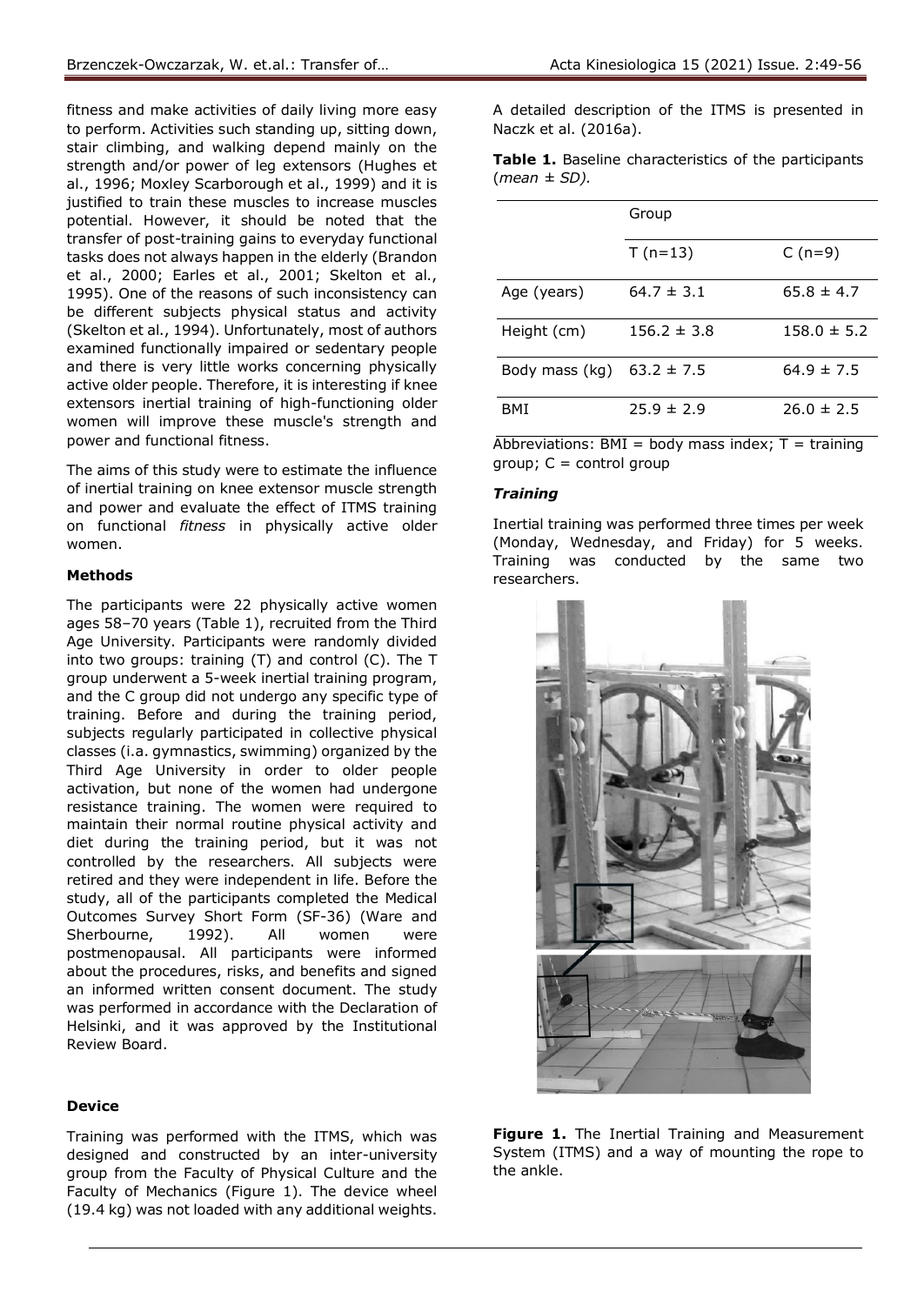Each training session included exercises involving the elbow and knee flexor and extensor muscles. In this study, we focused only on the knee extensor muscles. Participants performed three sets of leg extension, with the right and left legs worked separately (without rest). A 2-minute break occurred between consecutive sets. Before the exercises, each participant sat on a bench with her back to the device and the rope above the ankle. In the starting position, the angle of the knee joint of the active leg was approximately 60 degrees. To begin exercise, participants set the flywheel in motion by straightening the knee (the range of motion was approximately 80 degrees) (Figure 2).



Figure 2. Knee extensor muscles training on the Inertial Training and Measurement System.

They performed a succession of concentric and eccentric movements (but the eccentric phase was forced only by the flywheel mass of inertia). Participants were instructed to exercise as quickly as possible during the work sets. This training regimen had a tonic character with a constant tension on the rope during transitions from concentric to eccentric muscle loading, which ensures greater joint stability in comparison with the phasic technique (Albert and Thein, 1995). Extensor muscles worked for 15 seconds per set (right and left leg, respectively), for a total work time for each leg of 45 seconds per training session. The external loads were unchanged during the training period, but the total volume of training was progressively increased by increasing the number of cycles (average increase between pre– post measurements was 2 cycles per 10 seconds). Each training session was preceded by a standardized warm-up consisting of opposite and synchronized arm swings, knee bends, push-ups by the wall, running in place for a few seconds, and a few slow cycles with the ITMS. At the end of the experiment,

each woman completed a questionnaire for feedback about exercise classes.

### **Measurements**

### *Force and power*

Before and after the training period, testing movement pattern was similar to the training (first measurement sessions were preceded by a trial session). On the ITMS, participants performed 10 second maximal tests of the right and left legs. Measurements were done separately for each muscle group, with a 2-minute break between them. Data from the tensometer and encoder were sent to the DAQ module and saved on the computer using MAD01 software. The average values of force [N] and power [W] developed during extension of both legs together were used for further analysis.

### *Functional tests*

Three functional tests were used before and after training. Two of them, the 30-second chair stand and 8-ft up-and-go, are part of the Fullerton Functional Fitness Test (FFT), and a detailed description of these tests was presented by Rikli and Jones (1999a). The third test was the stair climbing. A 16-stair flight (stair height  $= 16$  cm) with handrails on both sides was used for this test. Participants were asked to climb up the stairs as fast and safely as possible and then to turn around on the top platform and walk down. If necessary, the handrails could be used on the preferred side. Performance was recorded with a stopwatch, which was stopped when both feet landed on the bottom of the flight of stairs. After a practice trial, two test trials were done, and mean values were used for further analysis.

### *Body composition*

Before and after training, bioelectrical impedance analysis (BIA 101 Analyser, Italy) was used to evaluate muscle mass. The participants were asked to maintain a normal state of hydration before measurement. Measurements were made according to manufacturer's guidelines.

### *Statistical analysis*

Statistical analysis was performed using R language for statistical computing (2012). Box plots with median values for the data were used to display a set of data. The differences between pre- and posttraining for each group were calculated using onesample Wilcoxon's tests. Non-parametric Wilcoxon's multiple comparisons tests with Benjamini– Hochberg's correction were used to determine the differences between relative changes in analyzed parameters noted in the training and control groups. The simple effect of training for each participant was defined as relative change (RC) in force and power between post- and pre-training measures using the following formula: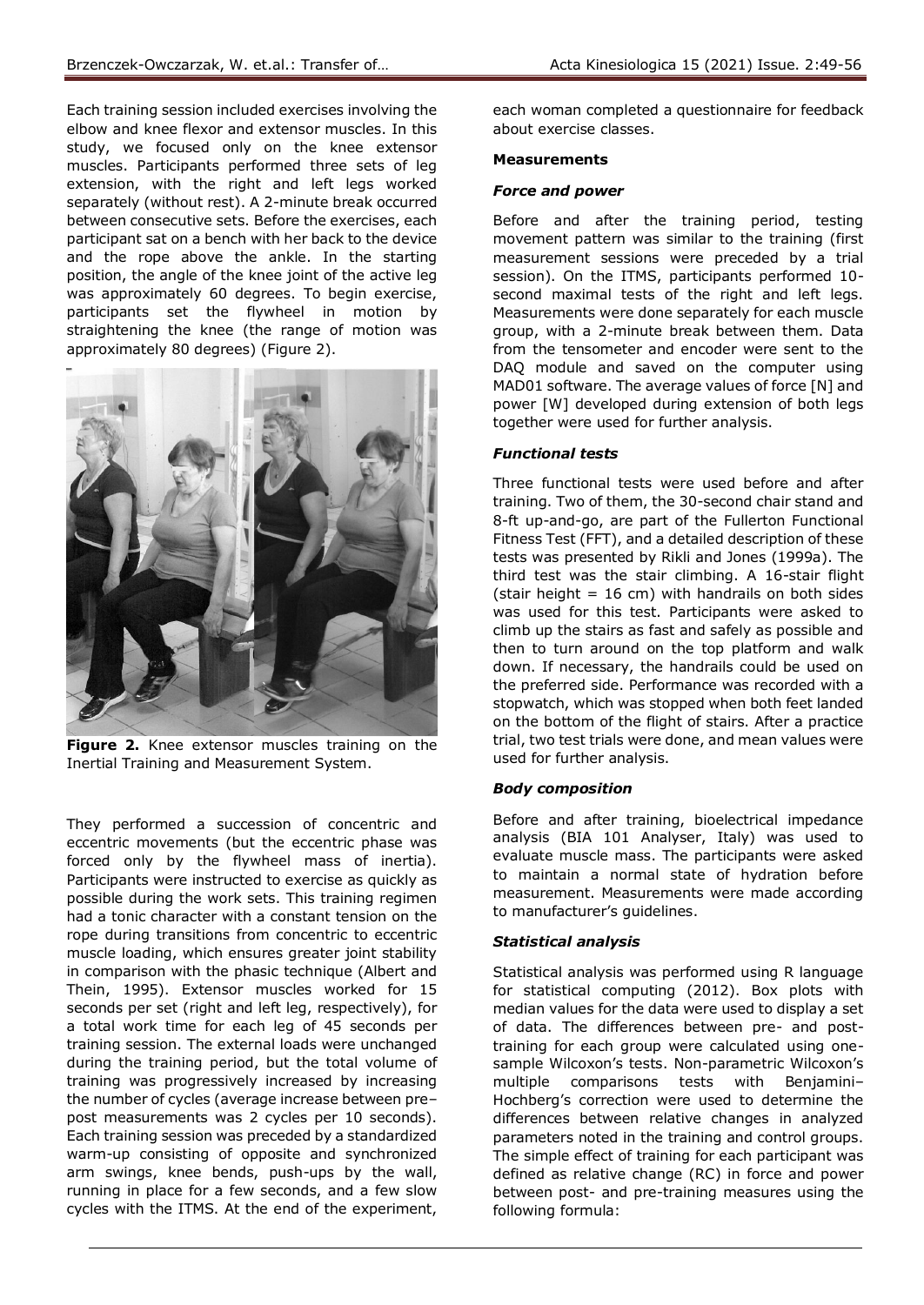RC [%] = (*xpost*–*xpre*)/*xpre* where RC is relative change and x is the value measured before (xpre) and after (xpost) training.

For estimating the magnitude of the training effect, the effect size (ES) was determined with the onesample Cliff's delta method (δ) (1) and the standardized mean difference (SMD) (2) using the following formulas:

(1) delta =  $[#(x>0) - #(x<0)] / n$  where *x* are score within group, and n is the size of the group. The cardinality symbol # indicates counting. This statistic estimates the probability that a value selected from the group is greater than 0, minus the reverse probability.

(2) SMD =  $[mean(x) / GMD] \cdot [2 / sqrt(n)]$  where GMD is within group mean of absolute differences between all pairs of observations. SMD's scale is compatible with Cohen's d scale.

Lower and upper borders of 95% confidence intervals (CIs) for SMD and δ were calculated using the Monte Carlo bootstrap method. For Cliff's delta, ES magnitudes are determined between −1 and +1, where value of  $-1$  or  $+1$  indicates an absence of overlap between the two groups and a 0 indicates that distributions of group overlap completely. For SMD the greater the magnitude, the greater the effect size. To estimate relationships between parameters, the Spearman correlation was calculated. Median values of relative changes were taken for further analysis. The significance level was set at  $p \leq 0.05$ .

### **Results**

On the SF-36, none of women from both groups answered that her health was poor and all women answered that at that time, they had no health limitations regarding moderate activities (such as moving a table or pushing a vacuum cleaner), climbing one flight of stairs, walking more than one mile, walking one or several blocks, or bathing or dressing.

In the training group, significant post-training relative increases of average force and power developed by knee extensor muscles were noted. Moreover, relative changes in the T group significantly differed from changes in the C group (Figure 3). In the C group, changes observed after 5 weeks were not significant.

In case of functional tests, significant improvements were observed in T group in the 30-second chair stand and 8-ft up-and-go tests (Figure 4), but in relation to the C group, these differences were not significant.



 $\circ$ 

c

T

b

Power

#

Force

 $\mathbf{c}$ 

T

a

 $\circ$ 

**Figure 3.** Post-training relative changes in average force (a) and power (b).  $T$  - training group;  $C$  control group. \*Significant post-training relative changes ( $p \le 0.05$ ). #Significant differences between relative changes in training and control group (p≤0.05).



**Figure 4.** Post-training relative changes in functional tests. T - training group; C - control group. \*Significant post-training relative changes (p≤0.05).

The effect sizes calculated from a training intervention ranged from 0.23 to 1.79 for SMD, and from 0.09 to 0.83 for δ, in relation to the C group (Table 2). Moreover, significant negative correlations between values of average force and power developed before the training, and a percentage increase of these parameters after training was observed (p≤0.05). However, RC on ITMS was not correlated with RC in functional tests.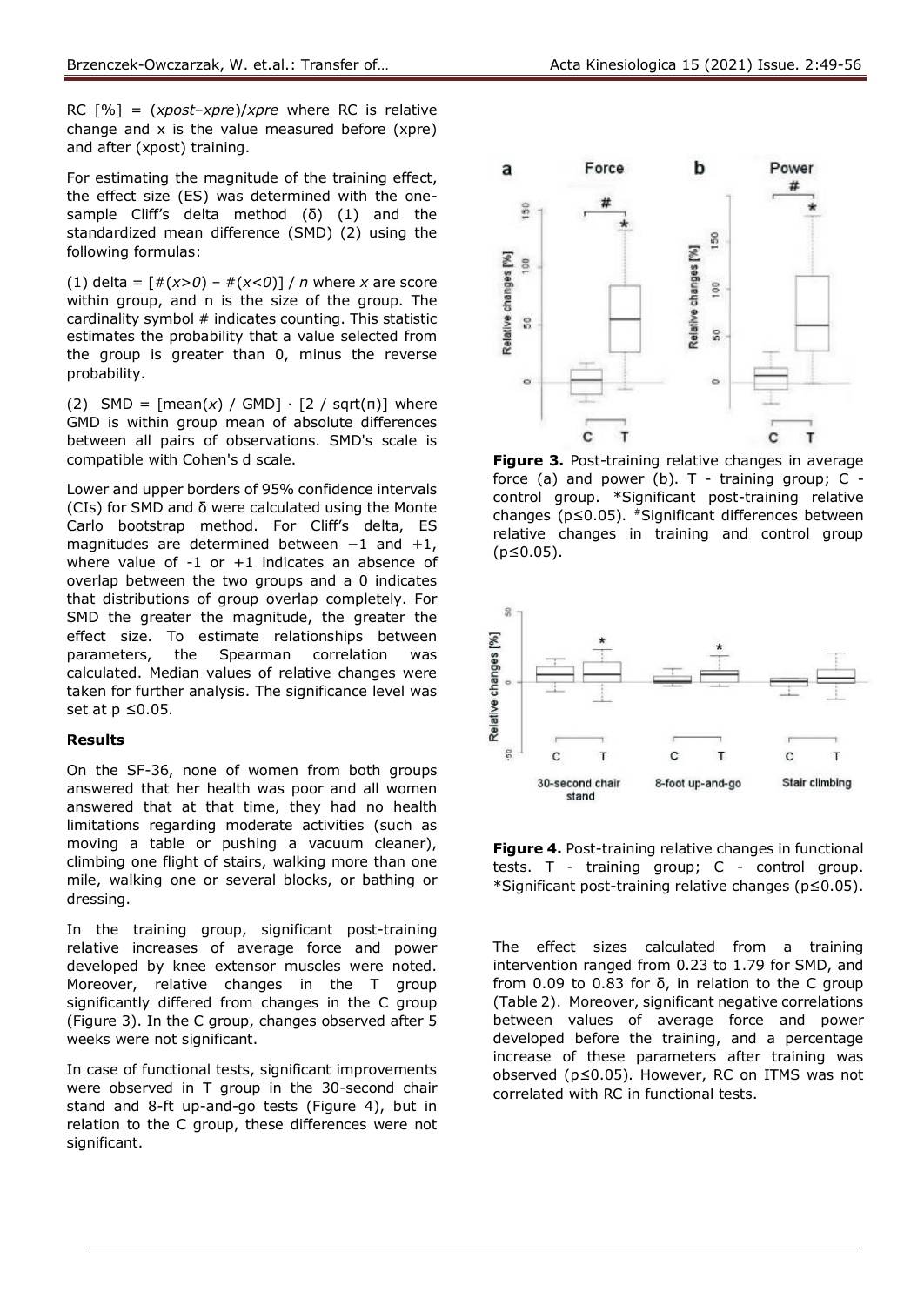|                       | ITMS       |                         |      |                |  |  |
|-----------------------|------------|-------------------------|------|----------------|--|--|
|                       | <b>SMD</b> | $CI_{min}$ - $CI_{max}$ | δ    | $CImin-CImax$  |  |  |
| Force                 | 1.78       | $0.74 - 2.72$           | 0.83 | $0.00 - 1.00$  |  |  |
| Power                 | 1.79       | $0.81 - 2.70$           | 0.83 | $0.00 - 1.00$  |  |  |
|                       |            | <b>Functional tests</b> |      |                |  |  |
| 30-second chair stand | 0.23       | $-0.89 - 1.31$          | 0.09 | $-0.56 - 0.64$ |  |  |
| 8-foot up-and-go      | 0.51       | $-0.65 - 1.46$          | 0.28 | $-0.43-0.78$   |  |  |
| Stair climbing        | 0.46       | $-0.70 - 1.45$          | 0.28 | $-0.43-0.78$   |  |  |

**Table 2.** Training effect sizes for force and power measured on ITMS and for functional tests (in relation to control group).

; ; CImin/CImax=lower/upper border of 95% confidence interval for SMD % confidence interval for SMD and δ.

Abbreviations: SMD=one-sample standardized mean difference; δ=one-sample Cliff's dominance probability; CImin/CImax=lower/upper border of 95% confidence interval for SMD

Muscle mass, expressed in percent, increased significantly in the T group but not significantly compared to the control group (p>0.05). The effect sizes (in relation to the control group) were 0.46 and 0.10 for SMD and δ, respectively. Moreover, correlations between RC of muscle mass and RC of force and power measured on ITMS were not significant.

On the questionnaires about the exercise classes that the women completed at the end of the experiment, 12 women stated that they were very motivated during the exercise program and wished to continue the training. They also experienced positive effects of ITMS training such as better muscle strength ( $n = 8$ ), greater muscle mass (n = 4), better coordination (n = 2), and improved walking (n = 2). Other reported benefits included improved balance  $(n = 1)$ , mood  $(n = 1)$ , and muscular endurance  $(n = 1)$ .

## **Discussion**

### **Muscle strength and power**

The results showed that ITMS training induced significant increases in force and power of knee extensors (55 and 62%, respectively), measured under the same conditions as the training ( $p \le 0.05$ ). The training also elicited significantly greater posttraining increases in average force and power in weaker women, confirming the well-known fact that adaptive changes are more pronounced in individuals with lower baseline values of measured parameters (Graves et al., 1994). Increases noted in *the current study* were greater than increases observed by *Brzenczek-Owczarzak et al. (2013) in shoulder muscles of older women (11 and 22% for torque and 28 and 34% for power of left and right arms, respectively).* However, in that study, the measurements were done in isokinetic conditions, and as the authors note, under specific inertial testing conditions, improvements would be greater. It can be confirmed by Naczk et al. (2020) study, which observed increase of elbow and knee muscles force from 37.1% to 69.1%, in older people. In another study concerning inertial training in elderly

women (12 weeks on YoYo ergometers), an increase of 28% in knee extensor power was noted noted (Onambele et al., 2008). Unfortunately, other inertial studies have not been performed in older people and after 4 or 5 weeks of training the force increased by 5–39% and power by 14.5–33% for elbow or knee muscles (Albert et al., 1994; Naczk et al., 2014, 2016a; Seynnes et al., 2007; Tesch et al., 2004).

To better evaluate the overall treatment effect and improve the applicability of this research to practice, the calculation of effect sizes was done. According to Rhea's (2004) scale, which was proposed for strength training research and the training status of participants, our results indicate moderate effect sizes (expressed by SMD) in the women being measured. However, according to the scale presented by Romano et al. (2006) for a Cliff's delta, the value calculated in the current study indicates a large effect size. Unfortunately, regarding other research concerning inertial training, only Naczk et al. (2014, 2016a, 2020) presented effect sizes. In the first paper, these authors reported 1.94 and 2.50 for SMD and 0.93 and 0.86 for Cliff's delta for the maximal force and power, respectively, after ITMS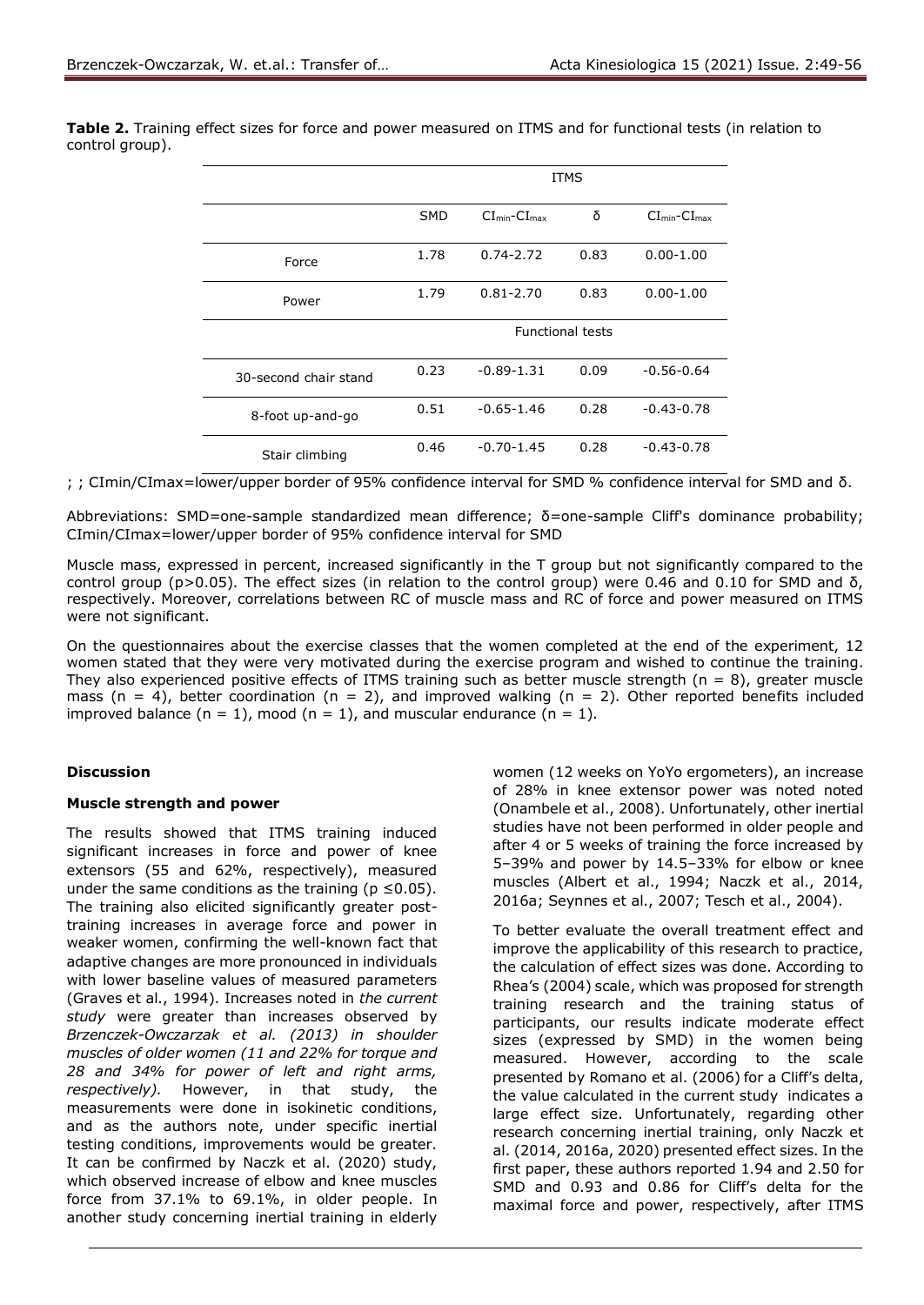training. In their second paper, ES values for percentage increases of torque were 0.84–2.03 (depending on training group) and were 0.78–1.65 for power and the last one 1.14 - 3.95. However, the calculations were done using some other formula.

Force and power improvements can be associated with muscle mass increase, but increases in muscle mass in the T group (2.2%) in this study were not significantly greater than in the C group (1.9%), despite distinctly greater increases in strength (55% in T vs 2% in C) and power (62% in T vs 9% in C). Moreover, the magnitudes of the effect sizes confirm a trivial training impact on muscle mass. These findings and the lack of significant correlation between RC of muscle mass and RC of force and power measured on ITMS agree with other authors' suggestions that in young and older people populations strength gains occurring within the first few weeks of training do not depend largely on hypertrophic factors but mainly on neural factors (Deschenes and Kraemer, 2002; Häkkinen et al., 1998; Narici et al., 1989; Seynnes et al., 2007).

## **Training and functional tests**

Magnitudes of effect sizes (considered in relation to the C group) and non-significant differences between post-training changes in the T and C groups suggest a trivial or small transfer of ITMS training gains to functional abilities. Moreover, distinctly smaller improvements in functional tests (2.9–5.6%) than in force and power noted on ITMS and non-significant correlations between increases in ITMS parameters and changes in functional tests could indicate on poor transfer of physical benefits of ITMS training to functional performance. However, it is worthy to note that subjects in the current study were highfunctioning older people in comparison to other elderly groups and it is not possible to exclude a ceiling effect in the functional tests. Before the training, our participants achieved mean scores of 23.5 repetitions in the 30-second chair-stand and 4.8 seconds in 8-ft up-and-go tests, while Rikli and Jones (1999b) reported values of 14.5 and 5.2 seconds, respectively. Elderly women examined by Pinto et al. (2014) also had worse results on the chair test (14.1 repetitions). It can not be also excluded that for a high functional fit group of subjects, the 30-second chair stand, 8-ft up-and-go and stair climbing tests might be inappropriate tool to estimate post-inertial training transfer. For sedentary and for functionally limited older people transfer of post-training gains to functional fitness measured by FFT tests was observed. Naczk et al. (2020) observed 12.8 and 40% improvements in 8-ft up-and-go and chair stand tests (respectively) in elderly nursing home residents. Pereira et al. (2012) noted significant improvements in 8-ft up-and-go and chair stand (18%) tests after a 12-week high-speed power training in sedentary women. In another older adult groups (probably sedentary, but it was not given in

the text) changes in chair stand (25 and 34%) and on the 8-ft up-and-go tests (4% and 10%) after a 9 week training with elastic resistance bands were also significant (Hasegawa et al., 2014). Functionally limited people also significantly improved themselves in the chair sit-to-stand test after a 16-week exercise program with Thera-Band resistive bands (Fahlman et al., 2011). In case of other functional tests (e.g. climbing stair tests) carried out in sedentary or moderately physically active older people, positive changes in functional fitness following resistance training were also reported (Hartman et al., 2007; Ramsbottom et al., 2004). However, it should be noted that training period in all above cited studies was longer than in the current study. Transfer of post-training gains to other than training tasks after 5-weeks training was noted only in Naczk et al. study (2016a). However, these authors examined young men and changes were observed in maximal anaerobic power, countermovement and squat jumps.

Healthy high-functioning older people were rarely examined to estimate the transfer of training adaptations beyond the training exercise, but in some studies the lack of this transfer was noted (even after a longer training period). Brandon et al. (2000) pointed out that a 4-month strength training improved lower extremity strength substantially but did not improve results in walking up and down stairs and 50-ft walk tests. Earles et al. (2001) did not note improvements in functional performance after a 12 week power training although leg strength and power significantly increased. Women in Skelton et al. (1995) study did not improve their results in chair rise and stair climbing tests after 3 months of progressive resistance strength training despite the significant increase in knee extensor strength and power.

Worth noting is also the issue of the impact of different training type on post-training transfer to *functional movements.* Some authors showed that in older adults, this transfer occurred more often after functional training than after strength/power training of individual muscles (de Vreede et al., 2005; Liu et al., 2014). It cannot be excluded that the ability to perform the functional tasks is more affected by inactivity or disease than by strength or power *per se* (Skelton et al., 1994), and in the case of physically active participants, the transfer of post-training gains may be poor.

## **Conclusions**

Inertial training proposed here induced significant improvements in knee muscle strength and power in physically active older women. Due to the fact that no injuries were occurred and training was well tolerated, it seems to be a safe method of lower limb muscles training. However, the transfer of posttraining gains to functional fitness was poor. It seems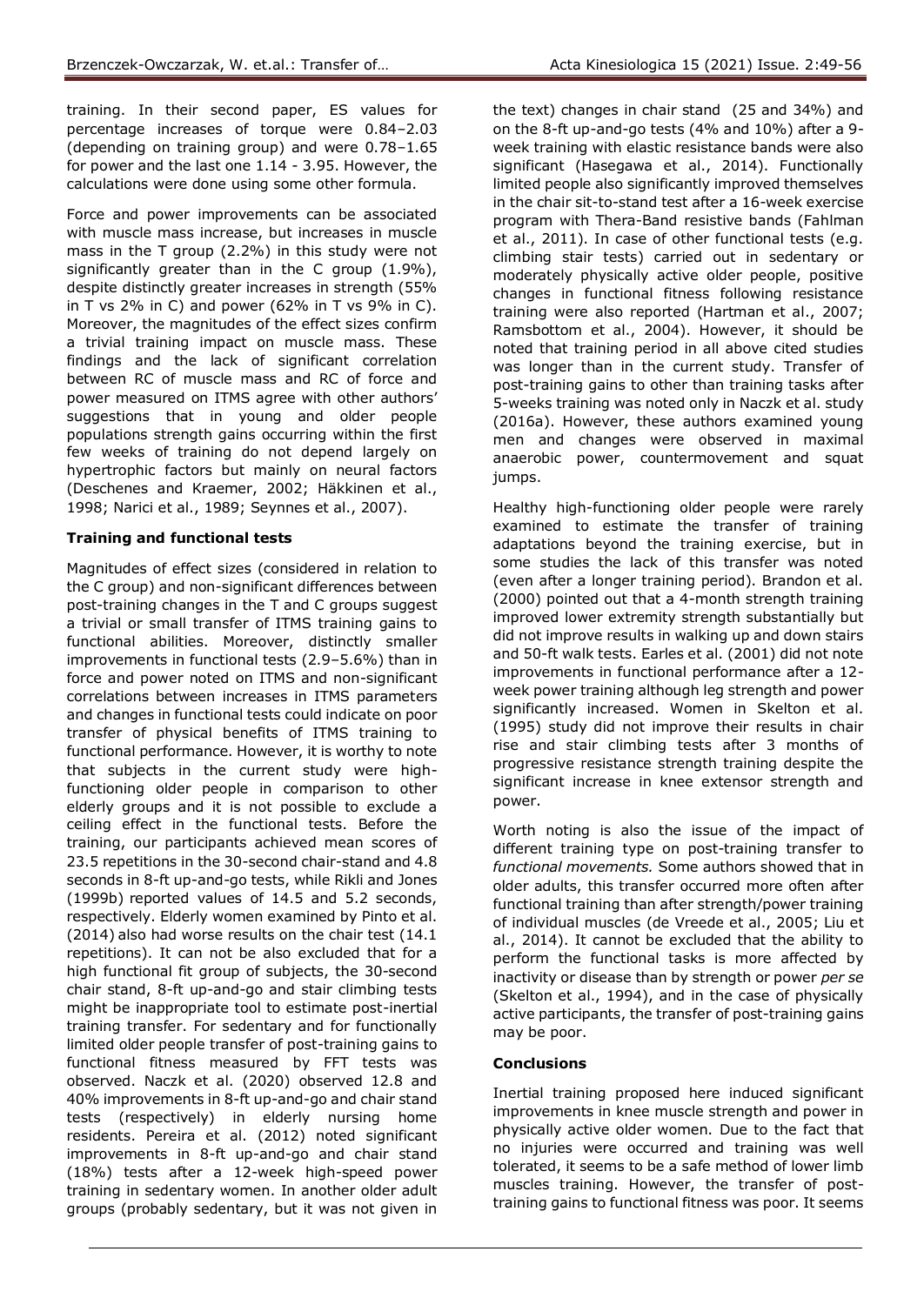that the 30-second chair stand, 8-ft up-and-go, and stair climbing tests are undemanding tests for women with very *good functional mobility and a ceiling effect* in the functional tests *can not be excluded.* The further study with using other, more demanding tests for such sub-population of women are needed.

#### **Acknowledgments**

We thank all of the women who participated in this study. We also thank Dr. Paul Kretchmer and San Francisco Edit for editing and proofreading of the manuscript.

#### **References**

Albert M, Thein L. Inertial training concepts. In: Albert M. editor. Eccentric Muscle Training in Sports and Orthopaedics, 2nd ed. New York, USA, Churchill Livingstone, 1995.p.89-114.

Albert MS, Hillegass E, Spiegel P. Muscle torque changes caused by inertial exercise training. JOSPT 1994;20:254–61.

Brandon LJ, Boyette LW, Gaasch DA, Llyod A. Effects of Lower Extremity Strength Training on Functional Mobility in Older Adults. JAPA 2000;8:214-27.

Brzenczek-Owczarzak W, Naczk M, Arlet J, Forjasz J, Jędrzejczak T, Adach Z. Estimation of inertial training efficacy in older women. JAPA 2013;21:433-43.

de Vreede PL, Samson MM, van Meeteren NL, Duursma SA, Verhaar HJ. Functional-task exercise versus resistance strength exercise to improve daily function in older women: a randomized, controlled trial. J Am Geriatr Soc 2005;53:2-10.

Deschenes MR, Kraemer WJ. Performance and physiologic adaptations to resistance training. Am J Phys Med Rehabil 2002;81(Suppl);S3–S16.

Earles DR, Judge JO, Gunnarsson OT. Velocity training induces power-specific adaptations in highly functioning older adults. Arch Phys Med Rehabil 2001;82:872–8.

Fahlman MM, McNevin N, Boardley D, Morgan A, Topp R. Effects of resistance training on functional ability in elderly individuals. Am J Health Promot 2011;25:237-43.

Graves JE, Pollock ML, Carroll JF. Exercise, age, and skeletal muscle function. South Med J 1994; 87:17-22.

Häkkinen K, Kallinen M, Izquierdo M, Jokelainen K, Lassila H, Mälkiä E, et al. Changes in agonist-antagonist EMG, muscle CSA, and force during strength training in middle-aged and older people. J Appl Physiol 1998;84:1341-9.

Hartman MJ, Fields DA, Byrne NM, Hunter GR. Resistance training improves metabolic economy during functional tasks in older adults. J Strength Cond Res 2 2007;1:91-5.

Hasegawa R, Islam MM, Watanabe R, Tomiyama N, Taaffe DR. Effects of periodic task-specific test feedback on physical performance in older adults undertaking band-based resistance exercise. J Aging Res. 2014;doi: 10.1155/2014/171694. Hughes MA, Myers BS, Schenkman ML. The role of strength in rising from a chair in the functionally impaired elderly. J

Biomechanics 1996;29:1509-13.

Hunter GR, McCarthy JP, Bamman MM. Effects of resistance training on older adults. Sports Med 2004;34:329–48.

Illera-Domínguez V. Nuell S, Carmona G, Padullés JM, Padullés X, Lloret M, Cussó R, Alomar X, Cadefau JA. Early Functional and Morphological Muscle Adaptations During Short-Term Inertial-Squat Training. Front Physiol 2018;9:1265. doi: 10.3389/fphys.2018.01265.

Liu C, Shiroy DM, Jones LY, Clark DO. Systematic review of functional training on muscle strength, physical functioning, and activities of daily living in older adults. Eur Rev Aging Phys Act 2014;11:95-106.

Moxley Scarborough D, Krebs DE, Harris BA. Quadriceps muscle strength and dynamic stability in elderly persons. Gait Posture 1999;10:10-20.

Naczk M, Brzenczek-Owczarzak W, Arlet J, Naczk A, Adach Z. Training effectiveness of the inertial training and measurement system. JHK 2014;44:19-28.

Naczk M, Naczk A, Brzenczek-Owczarzak W, Arlet J, Adach Z. Impact of inertial training on strength and power performance in young active men. J Strength Cond Res. 2016a;30:2107-13. doi: 10.1097/JSC.0000000000000217.

Naczk M, Naczk A, Brzenczek-Owczarzak W, Arlet J, Adach Z. Efficacy of inertial training in elbow joint muscles: influence of different movement velocities. J Sports Med Phys Fitness 2016b;56:223-31.

Naczk M, Marszalek S, Naczk A. Inertial Training Improves Strength, Balance, and Gait Speed in Elderly Nursing Home Residents. Clin Interv Aging 2020;15:177–184. doi: 10.2147/CIA.S234299.

Narici MV, Roi GS, Landoni L, Minetti AE, Cerretelli P. Changes in force, cross-sectional area and neural activation during strength training and detraining of the human quadriceps. Eur J Appl Physiol Occup Physiol 1989;59:310-19.

Nunez FJ, Santalla A, Carrasquila I, Asian JA, Reina JI, Suarez-Arrones LJ. The effects of unilateral and bilateral eccentric overload training on hypertrophy, muscle power and COD performance, and its determinants, in team sport players. PLoS One 2018;13 e0193841. doi: 10.1371/journal.pone.0193841.

Onambele GL, Maganaris CN, Mian OS, Tam E, Rejc E, McEwan IM, et al. Neuromuscular and balance responses to flywheel inertial versus weight training in older persons. J Biomechanics 2008;41:3133-38.

Pereira A, Izquierdo M, Silva AJ, Costa AM, Bastos E, González-Badillo JJ, et al. Effects of high-speed power training on functional capacity and muscle performance in older women. Exp Gerontol 2012;47:250-5.

Pinto RS, Correa CS, Radaelli R, Cadore EL, Brown LE, Bottaro M. Short-term strength training improves muscle quality and functional capacity of elderly women. Age 2014;36:365-72.

R Development Core Team. R: A language and environment for statistical computing. R Foundation for Statistical Computing. Austria, 2012;ISBN 3-900051-07-0.

Ramsbottom R, Ambler A, Potter J, Jordan B, Nevill A, Williams C. The effect of 6 months training on leg power, balance, and functional mobility of independently living adults over 70 years old. JAPA 2004;12:497-510.